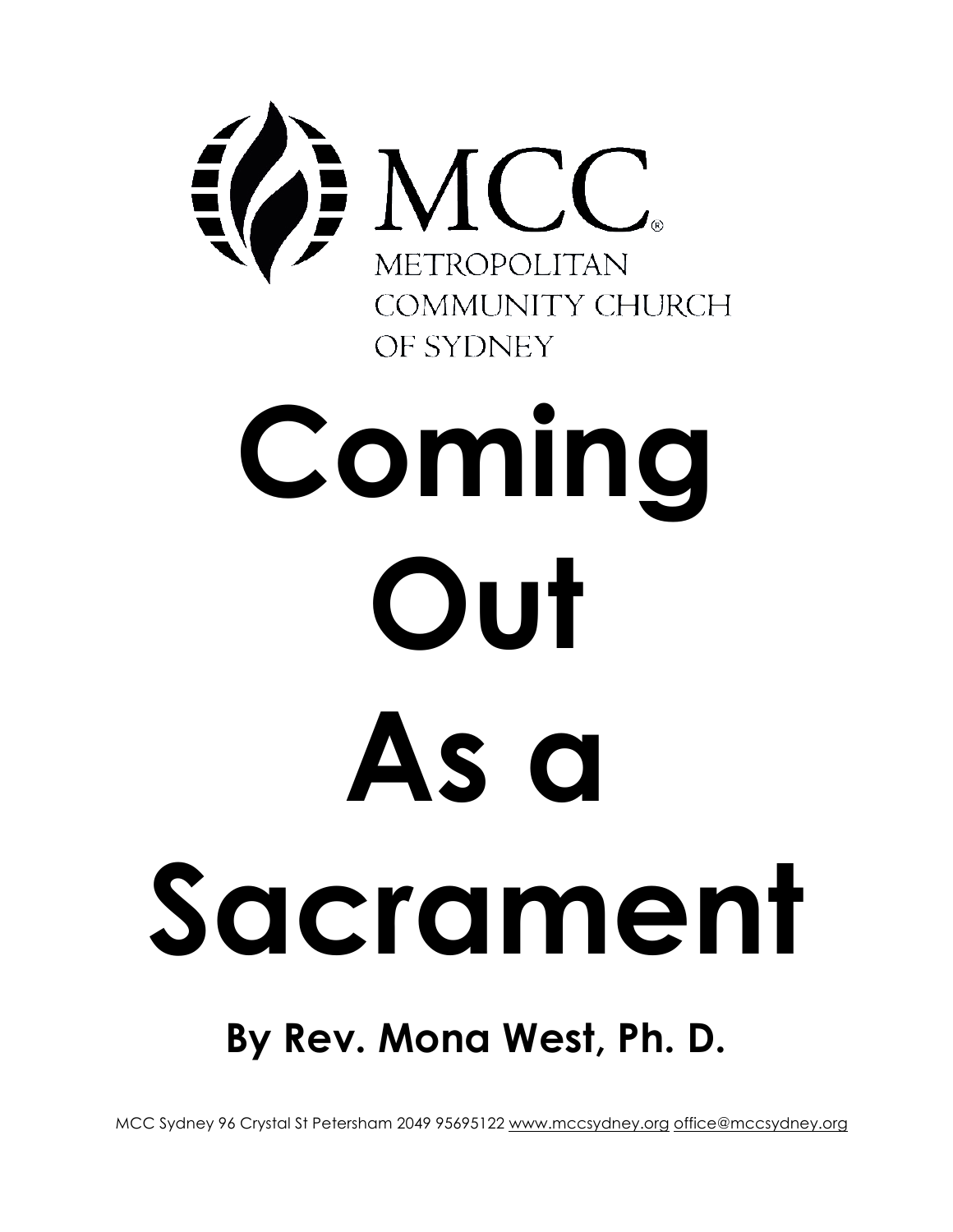## **Coming Out as Sacrament**

**By Rev. Mona West, Ph.D.**

A sacrament is an act that mediates the grace and mystery of God. Coming out is a sacrament for Gay, Lesbian, Bisexual, and Transgender (GLBT) people of faith because it sets us on a lifelong path of manifesting God's grace in our lives. Coming out is crucial to our spiritual development because it starts us on a journey of integrating our GLBT identity into our whole life. Or to say it another way: *embracing our GLBT identity is an invitation to go deeper in our spiritual journey.*

Coming to terms with being part of the GLBT community—acknowledging who we truly are and have been created to be—is one of those "break-in" moments in our spiritual life. Break-in moments are those moments of invitation that happen throughout our life in which we catch glimpses of something more, something bigger in which we participate. In those moments we catch glimpses of our own divine nature: the true authentic self that is the image of God in us.

This true self gets layered over with the 'stuff' of life. Our true self in God's image gets covered up with a false self, made up of our fear, our defense mechanisms, and our survival techniques. For GLBT people, part of that false self is an identity we try to live *into* based on our conditioning in a heterosexist culture. We grow up with strong messages that are counter to our true self. We accumulate layers of the false self trying to fit into a heterosexist ideal. When we come out, we let go of this false image and we begin the process of making room for our true self to emerge—the true self that God intended. *We are engaged in the work of transformation.*

### **A Central Theme**

Chris Glaser, author of *Coming Out as Sacrament*, claims that coming out is the central theme in the lives of GLBT people. He indicates that the expression has had its own history in gay and lesbian culture. Before World War II, 'coming out' was an initiatory event in which a person was introduced to gay society. It wasn't until the 1960s that coming out began to be associated with hiding one's sexual orientation, most commonly referred to as 'being in the closet.' For Glaser, coming out is a 'unique sacrament—a rite of vulnerability that reveals the sacred' in the lives of Queer people of faith. Glaser also claims that coming out is a central theme in scripture: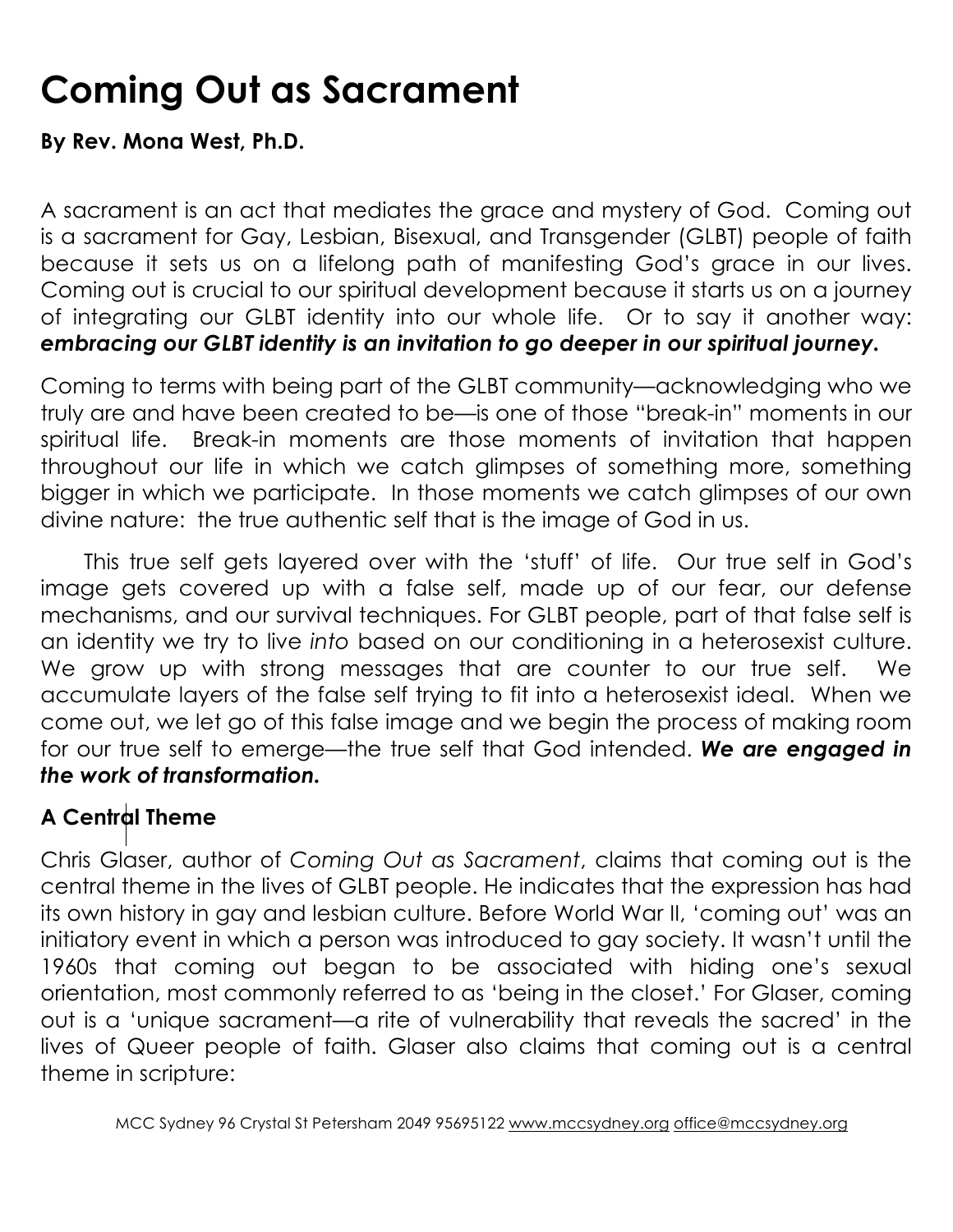Coming out is a theme in scripture in a way that homosexuality is not. The latter has as few as five debatable references. But coming out is a recurring if not central theme of the Bible, easily recognizable to those familiar with the experience and process of coming out as lesbian, gay, bisexual, transgender, or as family, friend, or advocate of someone who is. This links our own experience with that of our spiritual ancestors as well as opens us up to the universality of the life-giving and life-changing coming-out process for every human being. Just as coming out to God opens up the chosen or called in the Bible to God's own coming out, so our vulnerability creates a welcome sanctuary for God's selfdisclosure.

Glaser goes on to apply coming out as a hermeneutic for re-viewing scripture—a revisiting of familiar stories read through the lens of coming out. He identifies coming-out themes in such stories as the Garden of Eden (coming out of innocence and shame), the book of Exodus (coming out of oppression), the book of Esther (coming out of privilege), and the Samaritan woman at the well in John 4.1-42 (coming out as ourselves).

#### **A Profound Spiritual Process**

Lesbian feminist theologian and Episcopal priest Carter Heyward emphasizes that coming out is a process containing dynamic tension that is fruitful ground for both solidarity with others and the manifestation of the divine in the lives of GLBT people. She identifies a 'profound theological tension' between revelation and concealment that is at work not only in GLBT lives as we negotiate the closet, but in the nature of divine revelation itself:

Because we cannot bear so much reality, God's presence is often concealed from us: We do not realize what is good until we are ready to help generate the conditions for it. Yet the knowledge of God can be called forth. It is available to us whenever we are ready. What we do not see now also is important to our knowing and caring for ourselves, one another, and our relationships. Revelation—of divinity and of the fullness of humanity—is a matter of timing, of seasoning our capacities to risk seeing and showing forth our goodness when we are ready to live into what we see.

And in the hidden places of our lives, preparations can be made even now toward enabling us to respond to those kairotic moments in which the time will be right for us to open ourselves more fully to one another and to the larger world. Like bread, we are being prepared to rise.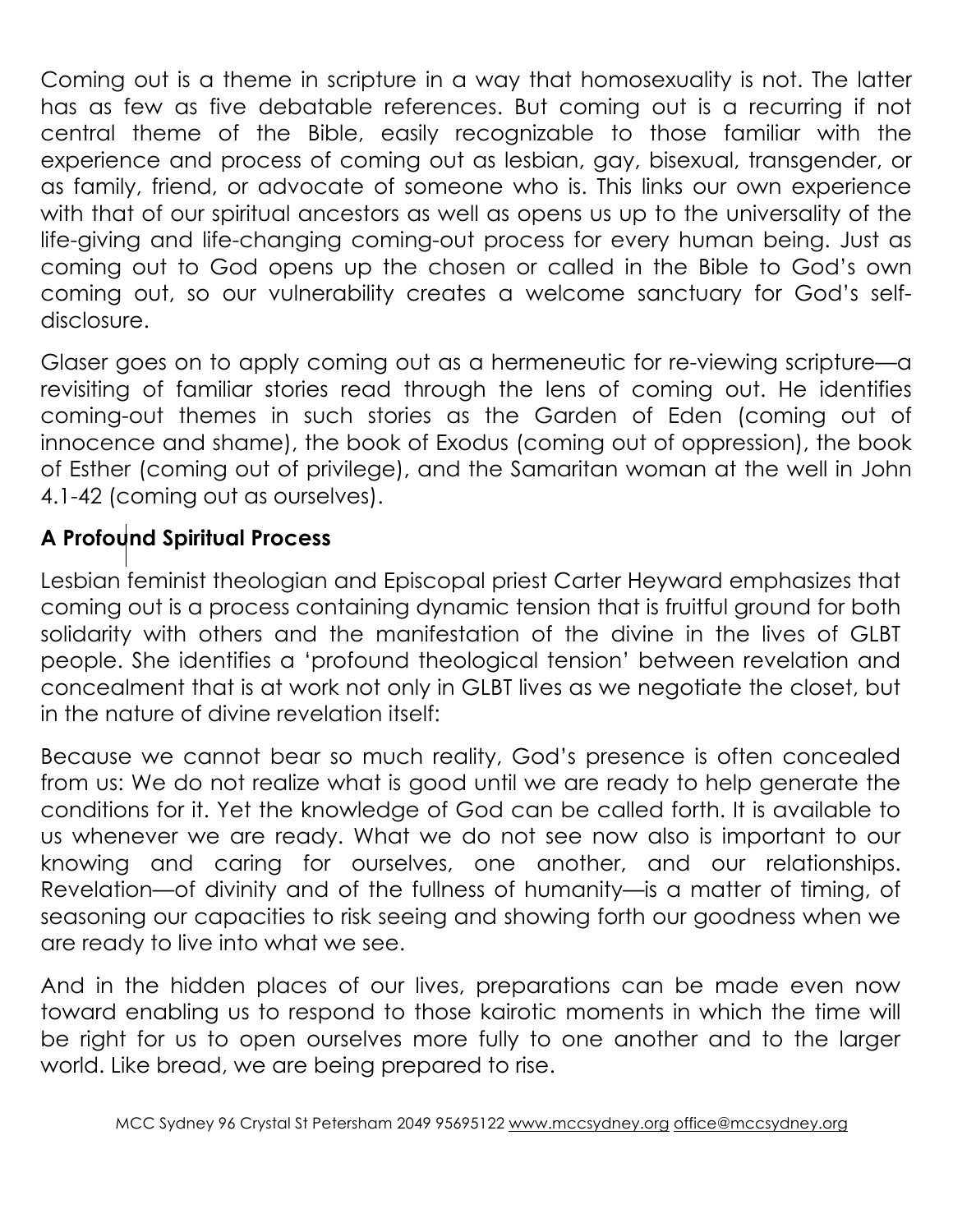Heyward encourages those of us who are gay, lesbian, bisexual or transgender to recognize that our coming out has a profound impact on ourselves and others. She calls us to be accountable and honest about the ways owning our sexuality brings us into 'right relation' with the world. Therapist Kathleen Ritter and Catholic priest Craig O'Neill draw from their years of working with gay and lesbian clients to offer yet another model of coming out as a spiritual process. In their book, *Coming Out Within: Stages of Spiritual Awakening for Lesbians and Gay Men*, they apply an eight-stage loss model to coming-out stories. Ritter and O'Neill claim that coming out involves letting go or losing a falsely constructed heterosexual life image. Their model of loss includes the stages of initial awareness, holding on, letting go, awareness of loss, gaining perspective, integrating loss, reformulating loss, and transforming loss. They claim that moving through this loss process provides profound psychological and spiritual healing. Ultimately it is a process that leads from death to life:

For centuries, gay men and lesbians have lived with death, both psychic and physical. In earlier cultures, they were accorded the role of "midwives" or companions for those who were dying to a new birth…. Today, people of samegender orientation are still very much the outsiders of the culture, and their alienation once again puts them in a unique position to choose for themselves a qualitatively different life image. In other words, having little to lose in terms of status, respectability, or prestige, they can begin to see themselves as having been released from society's strictures. Losses can become gains, and deaths can become resurrections.

Coming out is a process that involves not only acknowledgment of one's sexual orientation, but also an integration of one's sexuality into life.

#### **Coming Out, Coming In**

There is another layer of coming out implied but not named in these various multistage models: coming out spiritually. As Ritter and O'Neill mention, Queer people have a rich heritage as spiritual people. For many, part of the coming-out process includes claiming that heritage. Christian de la Huerta describes the spiritual history of GLBT people as shamans, priests, healers, go-betweens, twospirited people, and keepers of beauty. De la Huerta claims that coming out also involves coming in—GLBT people discovering their true spiritual selves.

Coming out spiritually is not only reclaiming GLBT spiritual history for ourselves, but for many it is risking being identified as a spiritual person within the gay and lesbian community. There is an irony here: GLBT people of faith risk ridicule and rejection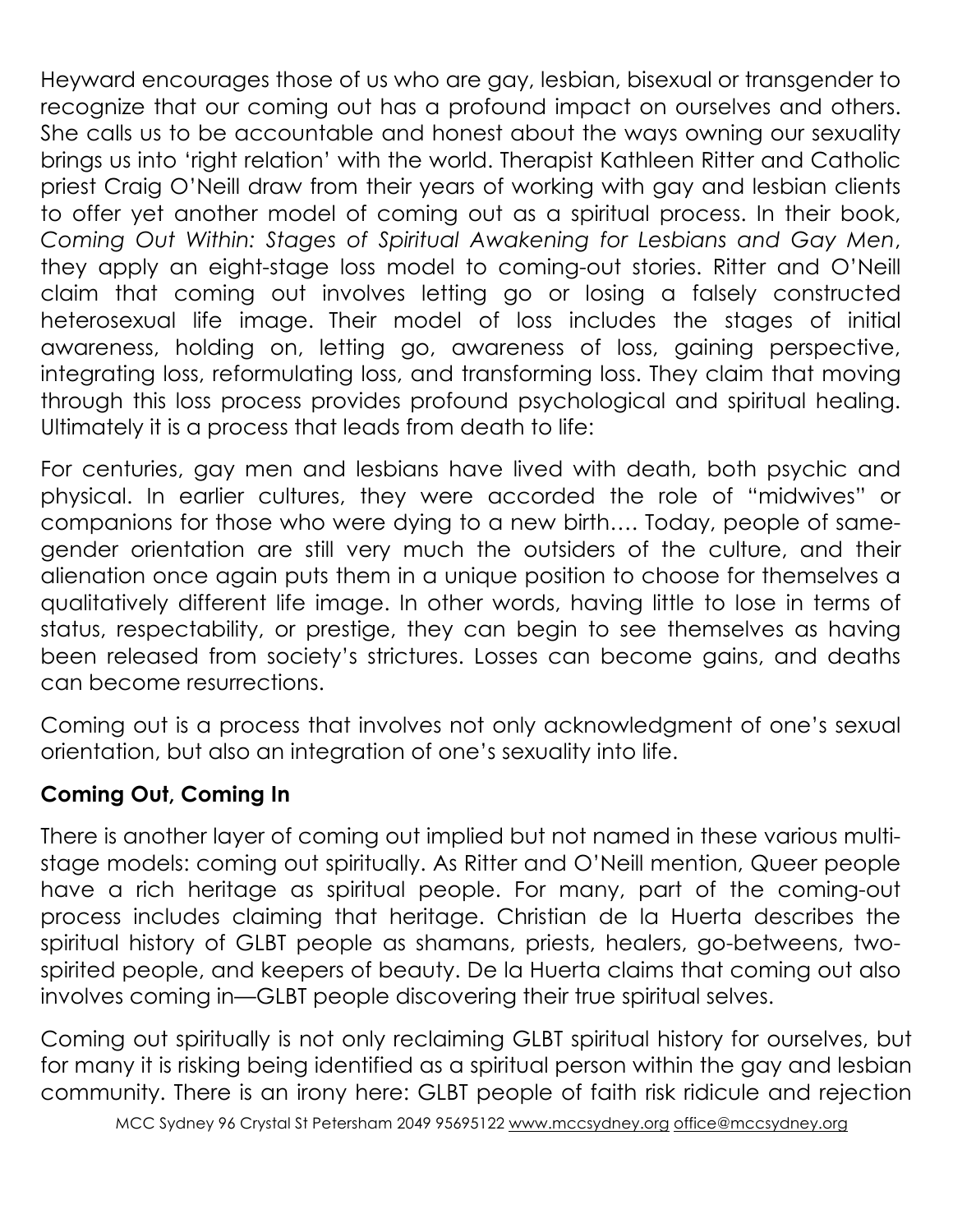by the heterosexual community and our traditional religious communities when we claim our sexual orientation, and we risk ridicule and rejection by our own community when we claim our spiritual identities. De la Huerta quotes a lesbian minister who experienced this irony:

It is still not 'fashionable' to be a queer person of faith…. [I] feared being considered a traitor by the very community I loved the most. For many of us, it's still our secret that we believe in something. It's still our secret that we practice and that we go to church. We're apologetic about it. We're just as afraid to come out as spiritual people among queer folk as we are to come out as queer among straight folk.

#### **A Biblical Coming Out Story**

One of the most powerful coming out stories in all of scripture is the story of the Hebrew exodus from Egypt, found in the second book of the Bible: Exodus. This story demonstrates how a diverse group of people called Hebrews came out of their bondage and slavery by saying yes to God's offer of liberation. Their saying yes to God and risking an unknown future set them on a path of transformation. When they came out of Egypt they were literally transformed into the people of God. (Exodus 19:3-6)

This new identity did not happen overnight for the Hebrews, nor did it happen the minute they crossed the Red Sea. This new identity was the product of gradual transformation as the Hebrews learned through the ups and downs of the wilderness what it meant to live fully into this new way of being.

When the Hebrews came out of Egypt, they shed an old identity and began embracing a new identity in relation to the God who had delivered them and called them out. There were times they became afraid in the wilderness—the unknown territory of their new identity. Often they were so afraid that they wanted to go back to their familiar old closets of slavery. (Exodus 16:1-3)

Eventually they make it to the land God had promised them and they are charged by God to continue to tell their coming out story. (Exodus 12:24-27) The Hebrews (now called Israelites) kept the story of the Exodus (coming out) alive through its telling and retelling so that future generations could participate in its power and reality.

This story has important spiritual lessons for GLBT people of faith who embrace their coming out as sacrament. God calls us out; to live authentic lives as GLBT people and when we say yes to God we are set on a life-long path of transformation. We

MCC Sydney 96 Crystal St Petersham 2049 95695122 www.mccsydney.org office@mccsydney.org